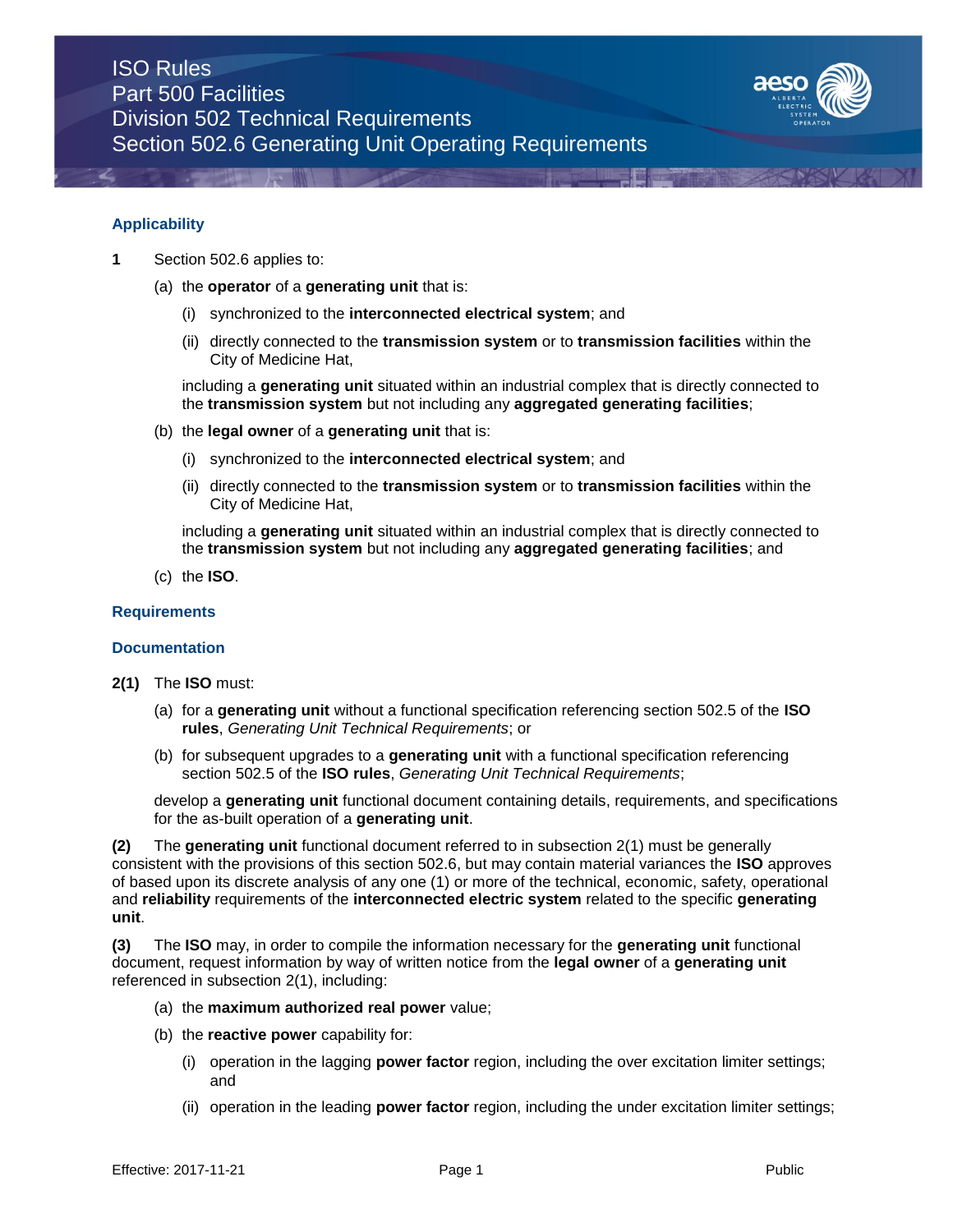

- (c) the root mean square phase-to-phase voltage value at the **transmission system** step-up transformer of the **generating unit** to be used as the 1.0 per unit voltage value;
- (d) the root mean square phase-to-phase voltage value at the stator winding terminals to be used as the 1.0 per unit voltage value;
- (e) transformer data;
- (f) auxiliary system design;
- (g) voltage ride-through capabilities; and
- (h) any supporting documentation necessary to evaluate the information submitted.

**(4)** The **legal owner** of the **generating unit** must, if available, submit the information requested in subsection 2(3), along with any supporting documentation, no later than the close of business on the thirtieth  $(30<sup>th</sup>)$  **business day** after delivery of the notice.

## **Requirements to Operate and Maintain a Generating Unit**

- **3(1)** This subsection 3 does not apply to:
	- (a) excitation systems;
	- (b) **automatic voltage regulators**; or
	- (c) power system stabilizers.

**(2)** The **legal owner** of a **generating unit** must operate and maintain the **generating unit** to comply with the technical design parameters of section 502.5 of the **ISO rules** for so long as the **generating unit**  remains electrically connected to the **transmission system**.

**(3)** The **operator** of a **generating unit** must, if it determines that any **generating unit** equipment required to meet the technical design requirements of an applicable **ISO rule** has become unavailable or is otherwise no longer meeting those requirements, report to the **ISO** in accordance with subsection 3(4) no later than one (1) **business day** after making such a determination.

**(4)** A report to the **ISO** as required by subsection 3(3), must include:

- (a) a description of the cause of the equipment unavailability or the reason that the equipment no longer meets the technical design requirements, as reported pursuant to subsection 3(3);
- (b) a plan to address the problem, including testing; and
- (c) the expected date and time when the equipment will be repaired.

**(5)** The **operator** of a **generating unit** must, if the **generating unit** equipment is not repaired by the expected date and time provided in the report described in subsection 3(4)(c), report to the **ISO** no later than one (1) **business day** after the original expected date and time of the reason why the **generating unit** equipment was not repaired at the expected date and time, and provide the **ISO** with a revised date and time for repair.

**(6)** The **operator** of a **generating unit** must report to the **ISO** no later than one (1) **business days** after the equipment described in subsection 3(3) has been repaired.

**(7)** The **operator** of any **generating unit** that is one of multiple **generating units** within a single facility must, as soon as practicable, verbally notify the **ISO** when it is identified that the auxiliary systems of the facility are configured such that multiple **generating units** will trip or go off-line for a single **contingency** within the facility.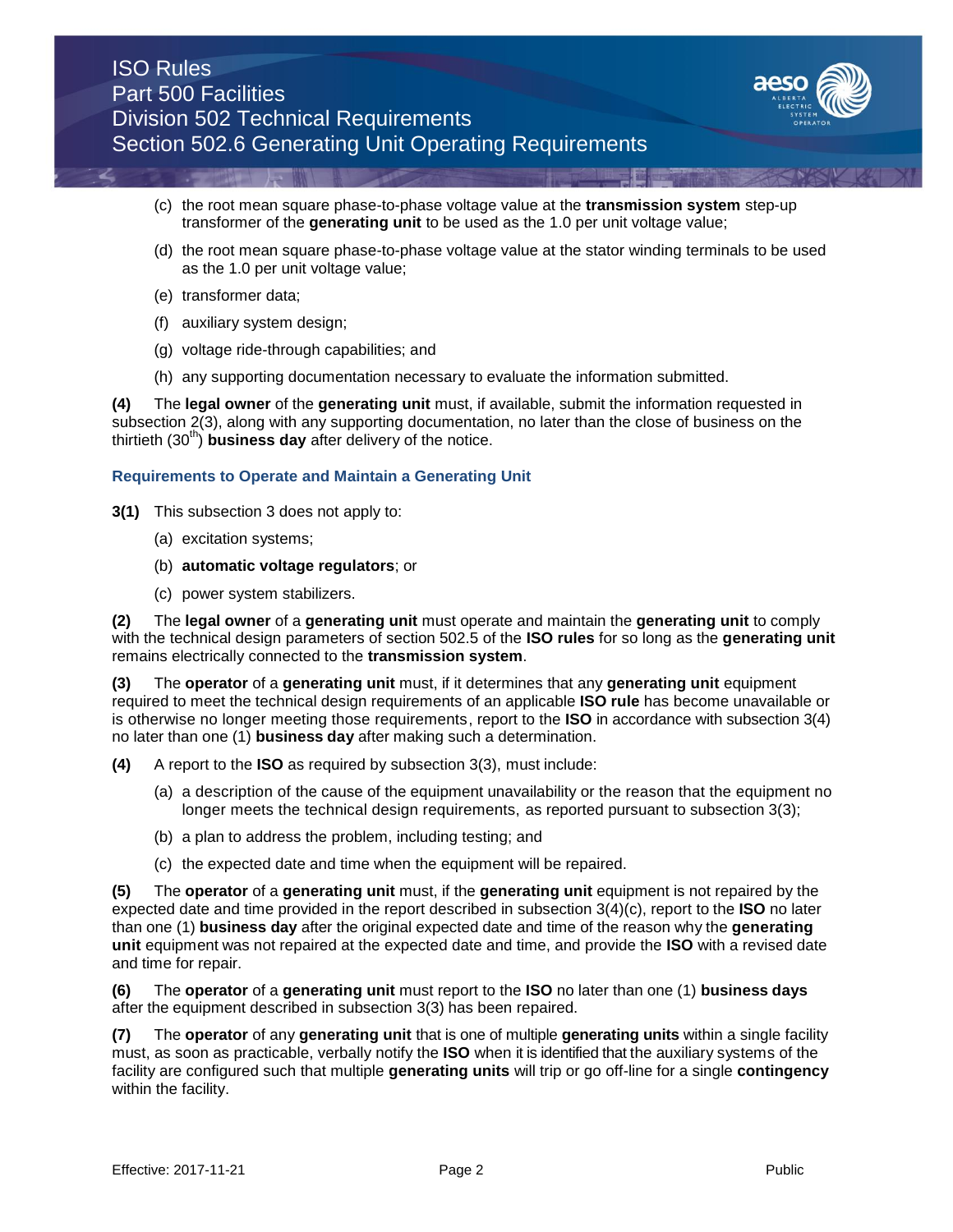# ISO Rules Part 500 Facilities Division 502 Technical Requirements Section 502.6 Generating Unit Operating Requirements



**(8)** If the **ISO** provides written notice to the **legal owner** of a **generating unit** detailing evidence that the observed performance of the **generating unit** is not consistent with any of the requirements set out in section 502.5 of the **ISO rules**, the **legal owner** must submit to the **ISO** a written report, in accordance with subsection 13, demonstrating that the **generating unit** is capable of meeting those requirements.

**(9)** The **legal owner** must submit a report pursuant to subsection 3(8) no later than sixty (60) **business days** after receipt of the **ISO**'s written notice.

**(10)** Notwithstanding subsection 3(9), the **legal owner** of a **generating unit** is not required to provide the report if, between the date the **ISO** delivers the written notice and the deadline date for the submission of the report:

- (a) the **legal owner** demonstrates to the satisfaction of the **ISO** that the lack of consistency described in subsection 3(8) was caused by equipment problems for the **generating unit** that the **legal owner** corrected prior to the deadline date for the submission of the report; and
- (b) the **ISO** provides written notice to the **legal owner** that the report is not required.

# **Requirements for Governor System**

**4** Subject to subsection 3, the **operator** of a **generating unit** must only operate the **generating unit**  with the **governor system** in service, in droop mode and free to respond to frequency changes.

# **Requirements for Operation at Maximum Authorized Real Power**

**5(1)** The **operator** of a **generating unit** must not operate the **generating unit** above its **maximum authorized real power**.

**(2)** Notwithstanding subsection 5(1), the **ISO** may, during supply shortfall events, request that the **operator** of a **generating unit** operate above the **maximum authorized real power** of the **generating unit**.

**(3)** The **ISO** must, when the additional **real power** referred to in subsection 5(2) is no longer required, notify the **operator** of the **generating unit** to return the **generating unit** to a value at or below the **maximum authorized real power**.

# **Operating Requirements for the Synchrophasor Measurement and Sequence of Event Devices**

**6** The **legal owner** of a **generating unit** must retain the synchrophasor measurements and sequence of event records for a minimum period of one (1) calendar year.

# **Operating Data Requests**

**7(1)** The **ISO** may request, by way of written notice, operating data from the **legal owner** of a **generating unit**, including the records set out in subsection 6.

- **(2)** The **legal owner** of a **generating unit** must:
	- (a) submit the operating data requested by the **ISO**, if available, no later than five (5) **business days** after receipt of the notice set out in subsection 7(1); or
	- (b) if the operating data requested by the **ISO** is not available, advise the **ISO** in writing no later than five (5) **business days** after receipt of the notice set out in subsection 7(1).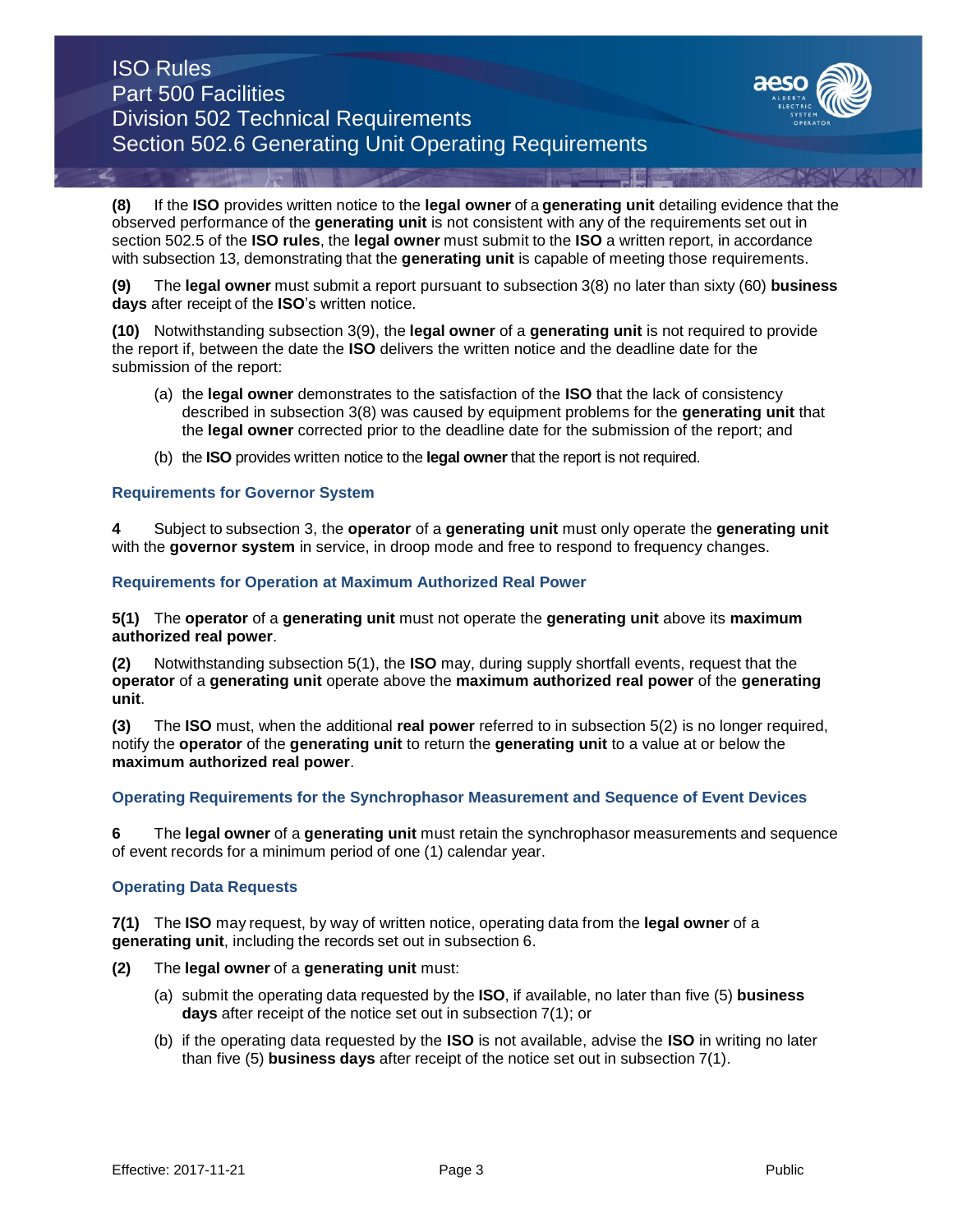

## **Reactive Current Compensation Setting**

**8(1)** The **ISO** must provide the **legal owner** of a **generating unit** with one hundred and eighty (180) **days**' notice in writing that a change to the reactive current compensation settings of the **generating unit** is required.

**(2)** The **legal owner** of a **generating unit** must, upon receiving notice in a notice in writing from the **ISO** referenced in subsection 8(1), make a change to the reactive current compensation settings of the **generating unit** on or before the date specified by the **ISO**, and must provide written confirmation to the **ISO** that it has done so.

# **Testing Applicability**

**9** The following subsections 10 and 11 are only applicable to the **legal owner** of a **generating unit**  that meets the following criteria:

- (a) the **generating unit** has:
	- (i) a **maximum authorized real power** equal to or greater than 9 MW; or
	- (ii) a **maximum authorized real power** aggregate equal to or greater than 18 MW, where the **generating unit** is part of a complex with other **generating units**; and
- (b) the **generating unit** is not connected to the in-plant distribution system of an industrial complex with two (2) or more voltage transformations between the stator winding terminals and the **transmission system**.

#### **Baseline Testing**

**10(1)** The **legal owner** of a **generating unit** must perform baseline testing, including model validation, in accordance with subsection 10(2), to validate the following **generating unit** models:

- (a) synchronous generator including:
	- (i) open circuit saturation;
	- (ii) inertia; and
	- (iii) synchronous machine impedances and time constants;
- (b) excitation system including:
	- (i) the **automatic voltage regulator** in voltage control mode; and
	- (ii) the open circuit saturation of the exciter for a **generating unit** equipped with a rotary exciter;
- (c) power system stabilizer for a **generating unit** equipped with a power system stabilizer;
- (d) turbine-**governor system**; and
- (e) other **generating unit** models as the **ISO** requires.

**(2)** The **legal owner** of a **generating unit** must perform baseline testing when any of the following occurs:

- (a) the **generating unit** is synchronized to the **transmission system** for the first time;
- (b) replacement or changes to control settings or software of: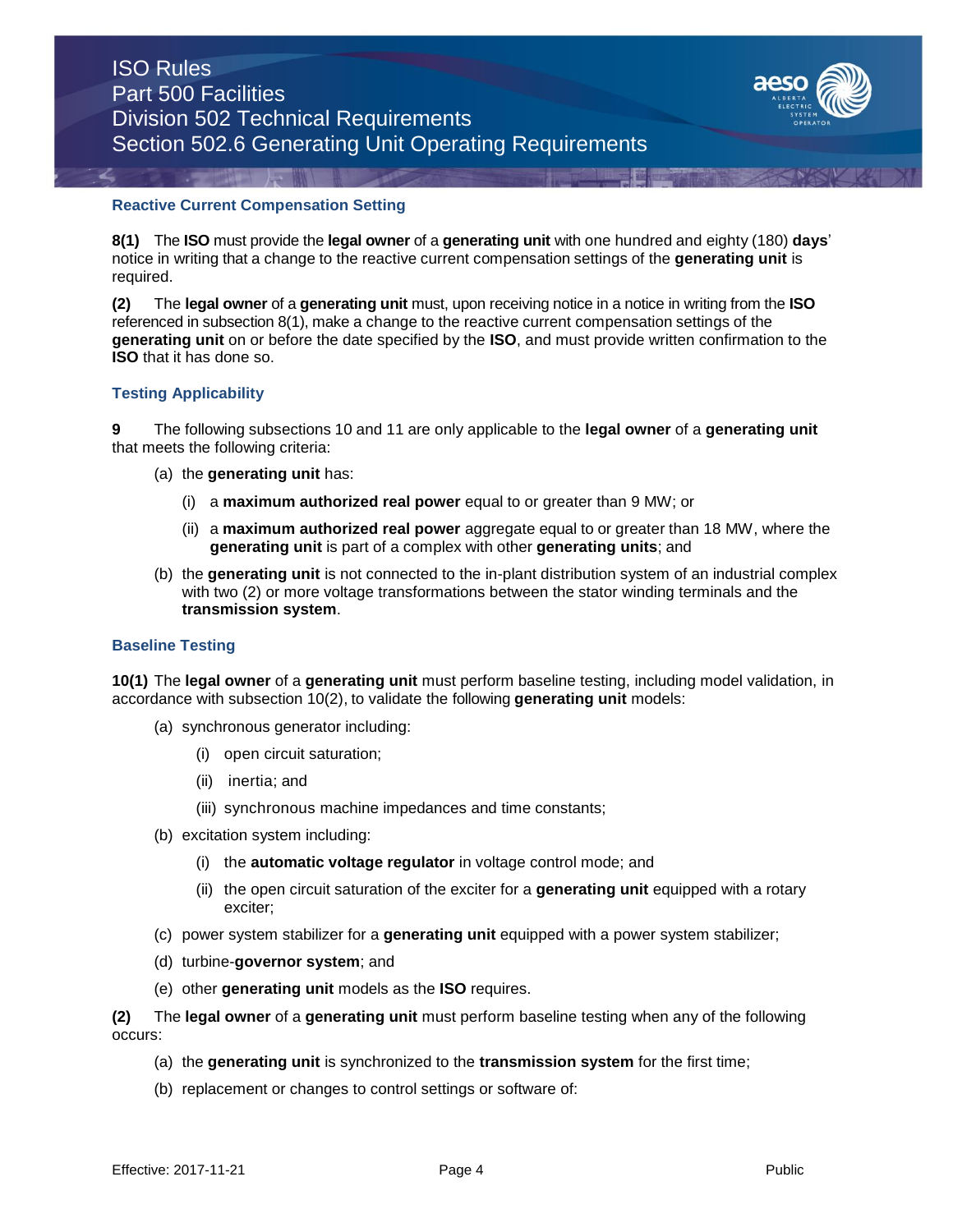

### (i) the **automatic voltage regulator**;

- (ii) the power system stabilizer; or
- (iii) the **governor system**;
- (c) a **generating unit** stator rewind;
- (d) a **generating unit** rotor rewind;
- (e) a rotary exciter rewind;
- (f) a turbine replacement; or
- (g) any other modification is made that changes the modeled behaviour of the **generating unit**  with respect to the **transmission system**.

**(3)** Notwithstanding subsection 10(2), where the **legal owner** of a **generating unit** determines that any of the work described in subsections 10(2)(b) through (f) does not result in changes to the modeled behaviour of the **generating unit** with respect to the **transmission system**, base line testing is not required.

**(4)** The **legal owner** of a **generating unit** referred to in subsections 10(2)(b) through (g) is only required to perform testing on those portions of the models that are affected by the modifications.

**(5)** The **legal owner** of a **generating unit** must perform **reactive power** verification, in accordance with subsection 12 as part of the baseline testing.

**(6)** The results of the testing performed pursuant to subsection 10(2) must be reported to the **ISO** in accordance with subsection 13.

## **Model Revalidation Testing**

**11(1)** The **legal owner** of a **generating unit** must, for each model referenced in subsection 11(2), perform model revalidation testing no later than five (5) years from the date of the most recently completed baseline testing or model revalidation testing.

**(2)** Model revalidation testing must consist of the following **generating unit** models:

- (a) **excitation system** including the **automatic voltage regulator** in voltage control mode;
- (b) power system stabilizer for **generating units** equipped with a power system stabilizer; and
- (c) turbine-**governor system**.

**(3)** Where the **ISO** provides written notice to the **legal owner** of a **generating unit** stating that the modeled response of the **generating unit** is not consistent with the observed response, the **legal owner** must perform model revalidation testing of the **generating unit** in accordance with subsection 11(2).

**(4)** The **legal owner** of a **generating unit** must provide to the **ISO** the written results of any model revalidation testing no later than sixty (60) **business days** after receipt of the notice described in subsection 11(3).

**(5)** Notwithstanding subsection 11(4), the **legal owner** of a **generating unit** is not required to perform the revalidation testing if, between the date the **ISO** delivers the written notice and the deadline date for the submission of model revalidation testing results:

(a) the **legal owner** demonstrates to the satisfaction of the **ISO** that the lack of consistency described in subsection 11(3) was caused by equipment problems for the **generating unit** that the **legal owner** corrected prior to the revalidation testing date; and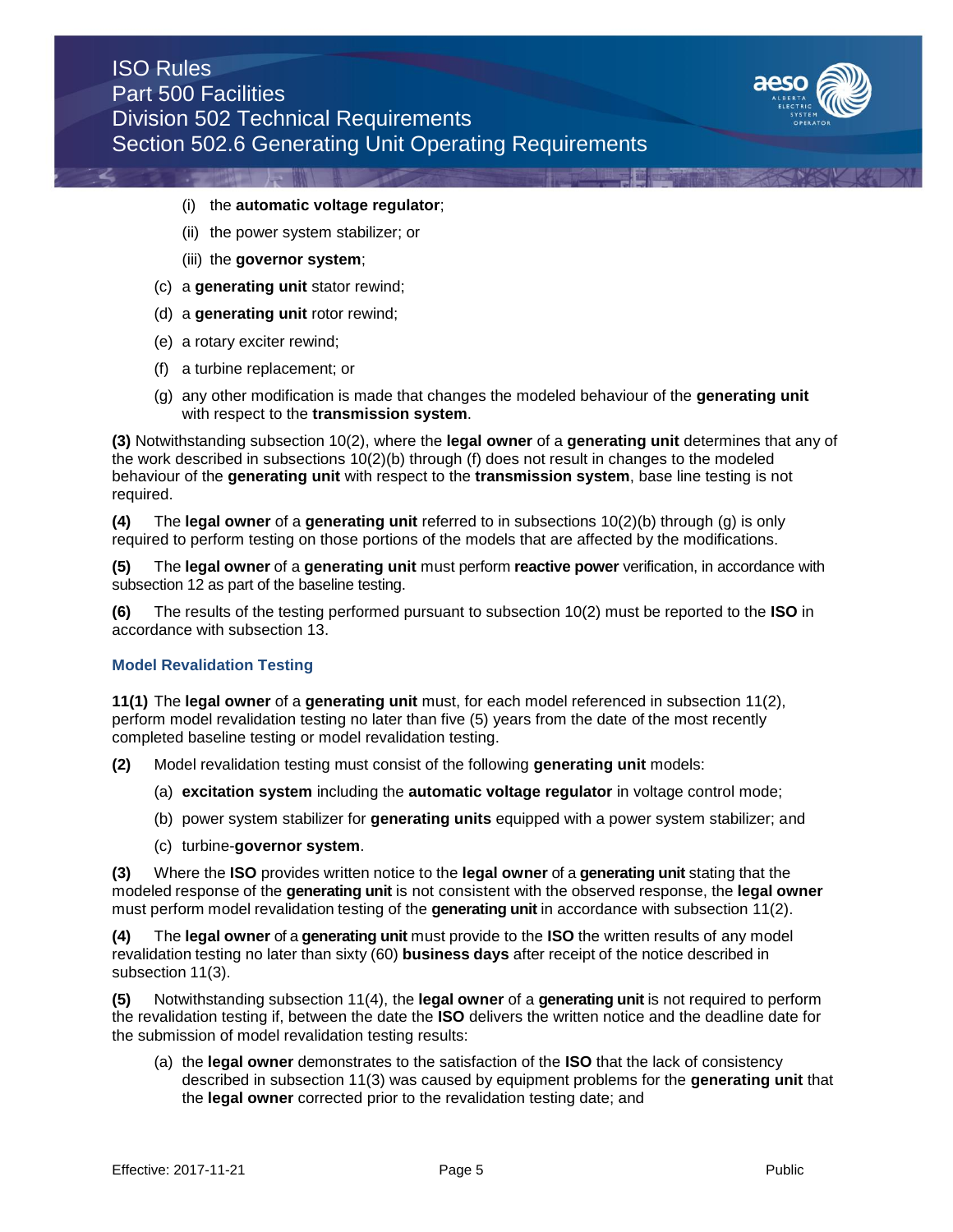

- (b) the **ISO** provides written notice to the **legal owner** that the revalidation testing results are not required.
- **(7)** Notwithstanding subsection 11(1):
	- (a) the **legal owner** may make a request to the **ISO**, in writing, for a deferral of model revalidation testing for no more than one year, if within that year there is a planned change to equipment; and
	- (b) the **ISO** must reply to the **legal owner**, in writing, within sixty (60) **business days** of receiving a request under section 11(1)(a).

**(8)** The results of any model revalidation testing performed pursuant to subsections 11(1) and 11(3) must be reported to the **ISO** in accordance with the requirements of subsection 13.

# **Reactive Power Verification Testing**

**12(1)** The **legal owner** of a **generating unit** must, subject to subsection 12(3), perform **reactive power** verification testing of the **generating unit** at the **maximum authorized real power** for the **generating unit** at regular intervals no later than five (5) years from the date of the prior **reactive power** verification or re-verification testing..

**(2)** The **reactive power** testing for the **generating unit** for the **maximum authorized real power** must achieve:

- (a) the **gross reactive power** at 0.90 lagging **power factor**; and
- (b) the **gross reactive power** at 0.95 leading **power factor**.

**(3)** The **legal owner** of a **generating unit** may test the **generating unit** at values other than the **maximum authorized real power** but only if ambient conditions or **transmission system** limits do not allow the **generating unit** to achieve the **maximum authorized real power** or the **reactive power**  requirements.

**(4)** Where the **ISO** provides written notice to the **legal owner** of a **generating unit** that the observed response of the **generating unit** is not consistent with the **reactive power** requirements for that **generating unit**, the **legal owner** must perform **reactive power** re-verification testing in accordance with subsection 12(2).

**(5)** Subject to the exception in subsection 12(6), the **legal owner** of a **generating unit** must provide the **reactive power** re-verification testing results to the **ISO**, no later than sixty (60) **business days** after receipt of the notice described in subsection 12(4).

**(6)** Notwithstanding subsection 12(5), the **legal owner** of a **generating unit** is not required to perform the **reactive power** re-verification testing if, between the date the **ISO** delivers the written notice and the deadline date for the submission of the testing results:

- (a) the **legal owner** demonstrates to the satisfaction of the **ISO** that the lack of consistency described in subsection 12(4) was caused by equipment problems for the **generating unit** that the **legal owner** corrected prior to the testing date; and
- (b) the **ISO** provides written notice to the **legal owner** that the report is not required.

**(7)** The results of any **reactive power** re-verification testing performed pursuant to subsections 12(1) or 12(3) must:

- (a) be reported to the **ISO** in accordance with subsection 13; and
- (b) include the following data: